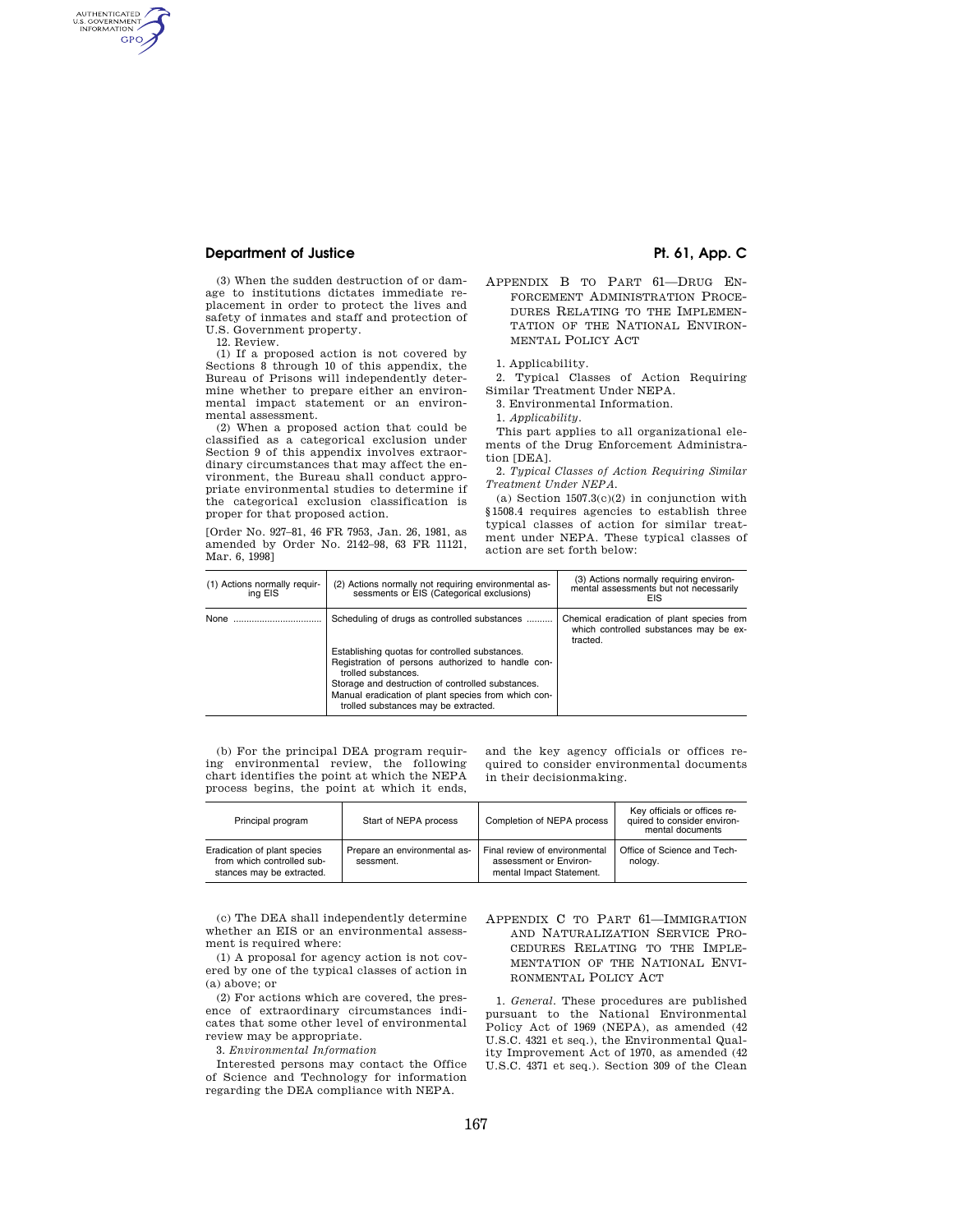Air Act, as amended (42 U.S.C. 7609), and Executive Order 11514, Protection and Enhancement of Environmental Quality (March 5, 1970, as amended by Executive Order 11991, May 24, 1977).

2. *Purpose.* These procedures shall apply to efforts associated with the leasing, purchase, design, construction, and maintenance of new and existing INS facilities. All activities concerning the Immigration and Naturalization Service's compliance with NEPA shall be coordinated with Central Office Engineering staff.

3. *Agency Description.* The INS administers and enforces the immigration and nationality laws. This includes determining the admissibility of persons seeking entry into the United States and adjudicating requests for benefits and privileges under the immigration and nationality laws. The enforcement actions of INS involve the prevention of illegal entry of persons into the United States and the investigation and apprehension of aliens already in the country who because of inadmissibility at entry or misconduct committed following entry may be subject to deportation.

In carrying out its statutory enforcement responsibilities. the INS is authorized to arrest and detain aliens believed to be deportable and to effectuate removal from the U.S. of aliens found deportable after hearing.

4. *Designation of Responsible Official.* The Chief Engineer, Facilities and Engineering Branch shall be the liaison official for INS with the Council on Environmental Quality, the Environmental Protection Agency, and the other departments and agencies concerning environmental matters. Duties of the Chief Engineer include:

(a) Insuring compliance with the requirements of NEPA and that the actions with respect to the fulfillment of NEPA are coordinated;

(b) Providing for procedural and substantive training on environmental issues, policy, procedures and clearance requirements;

(c) Providing guidance in the preparation and processing of Environmental Impact Statements; and

(d) Participating in policy formulation, as necessary, in the application of the requirements of the National Environmental Policy Act of 1969.

5. *NEPA and INS Planning.* (a) INS will make available to the public proposals and feasibility studies for facilities under consideration for possible use as INS facilities.

(b) Interested parties identified as such by the local clearinghouse (as established by the Office of Management and Budget Circular No. A–95) will be advised and informed concerning proposed plans which might involve NEPA regulations.

# **Pt. 61, App. C 28 CFR Ch. I (7–1–10 Edition)**

(c) Upon completion of the preliminary groundwork described above, INS will issue an A–95 Letter of Intent to:

(1) File an Environmental Impact Assessment (EIA);

(2) File an Environmental Impact Statement (EIS). (Reference: 1501.2—CEQ Regulations.)

6. *Public Involvement.* Information regarding the policies of INS for implementing the NEPA process can be obtained from: Immigration and Naturalization Service, Facilities and Engineering Branch, 425 I Street NW., Washington, DC 20536. (Reference: Part 1506.6(3)—CEQ Regulations.)

7. *Supplemental Statements.* If it is necessary to prepare a supplement to a draft or a Final Environmental Impact Statement, the supplement shall be introduced into the administrative record pertaining to the project. (Reference: Part 1502.9(c)(3)—CEQ Regulations.)

8. *INS Decisionmaking Procedure.* (a) *Policy*— (1) The Chief Engineer will consider all practical means, including the ''no-action'' alternative and other alternatives to the proposed action, which will enhance, protect, and preserve the quality of the environment, restore environmental quality previously lost, and minimize and mitigate unavoidable adverse effects. He will analyze and study the environment together with engineering, economic, social and other considerations to insure balanced decisionmaking in the overall public interest.

(2) During INS project planning and the related decisonmaking process, environmental effects will be weighed together with the engineering, economic and social and other considerations affecting the public interest.

(b) *Preparation of the environmental impact statements.* (1) Situations where Environmental Impact Statements (EIS) are required are described in section 102(2)(C) of NEPA. EIS constitute an integral of the plan formulation process and serve as a summation and evaluation of the effects, both beneficial and adverse, that each alternative action would have on the environment, and as an explanation and objective evaluation of the plan which is finally recommended.

(2) Should the Chief Engineer determine in assessing the impact of a minor action that an environmental statement is not required, the determination to that effect will be placed in the project file. This negative determination shall be made available to the public as required in §1506.6 of the CEQ regulations and shall include a statement of the facts and the basis for the decision.

(3) When inclusion of certain voluminous data in an EIS would prove to be impractical, INS will summarize the data and retain the original material as a part of its administrative record for the project. This material will be made available to the public in a central place to be designated in the EIS,